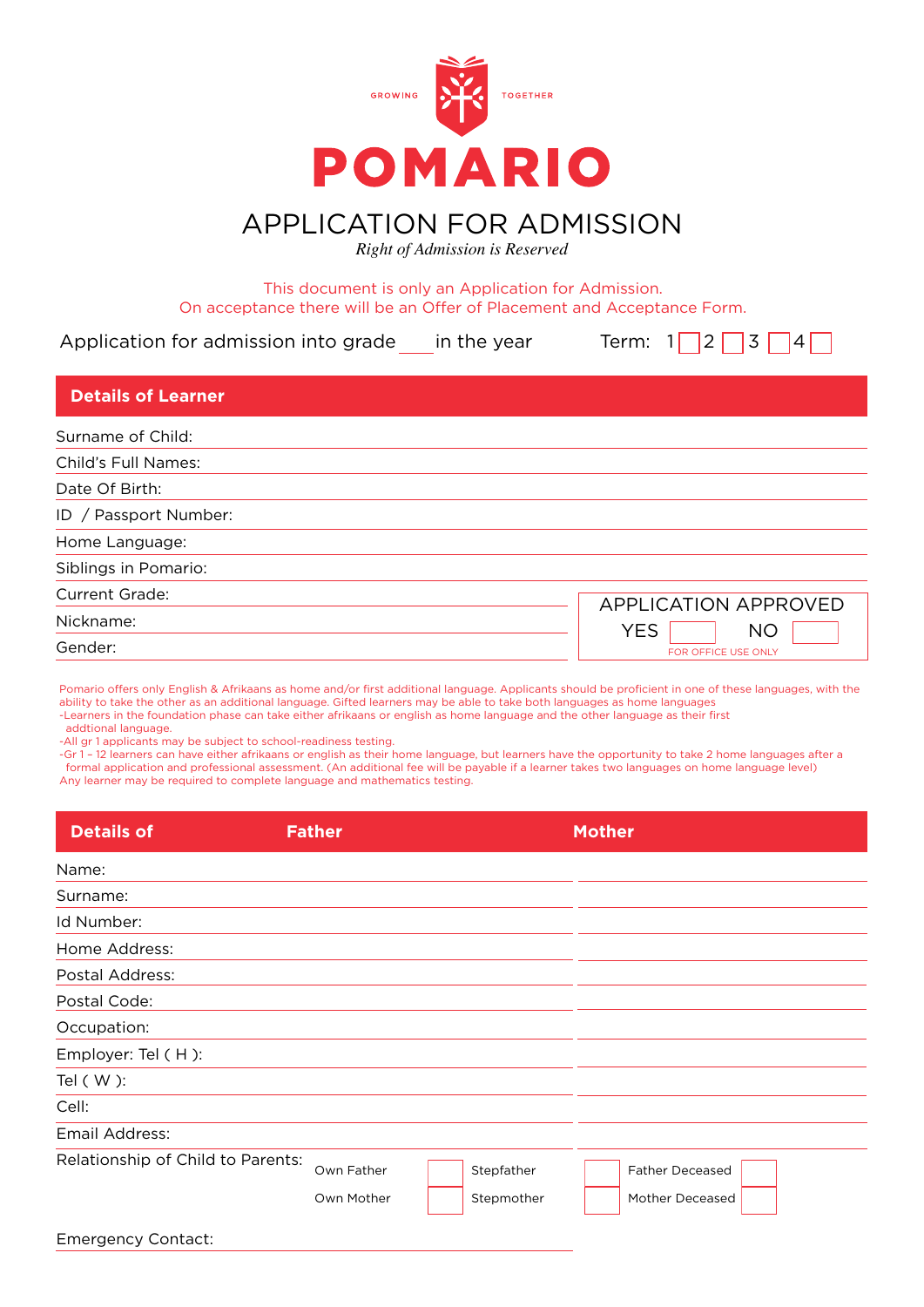| <b>Learner's Medical Details</b>                                                                                              |
|-------------------------------------------------------------------------------------------------------------------------------|
| Any Allergies:                                                                                                                |
| Chronic Illnesses:                                                                                                            |
| Mark Illnesses Previously Contracted:                                                                                         |
| GERMAN MEASLES<br><b>WHOOPING COUGH</b><br>MEASLES<br><b>CHICKEN POX</b><br><b>MUMPS</b>                                      |
| RHEUMATIC FEVER<br><b>DIPHTHERIA</b><br><b>SCARLET FEVER</b><br><b>TICK BITE FEVER</b><br>YELLOW FEVER<br><b>TUBERCULOSIS</b> |
| Date Of Last Tetanus Shot (If Known):                                                                                         |
| Anything Else We Need To Know:                                                                                                |

# **Details of School Currently or Most Recently Attended by Learner**

| Name of School: |  |
|-----------------|--|
| Adress:         |  |
| Current Grade:  |  |

Name of Principal: Tel. No:

Grade Achieved:

## **School Fees and Payments**

| <b>Grade</b> | <b>Monthly fee</b>    | <b>Months</b>       |
|--------------|-----------------------|---------------------|
| Gr. $O - R$  | R1 275.00             |                     |
| Gr. $1 - 3$  | R <sub>2</sub> 575.00 |                     |
| Gr. $4 - 6$  | R <sub>2</sub> 875.00 |                     |
| Gr. $7 - 9$  | R3 050.00             | 12 Months           |
| Gr. 10 - 11  | R3 300.00             | January to December |
| Gr. 12       | R3 300.00             |                     |
|              |                       |                     |

**Aditional Matric Examination fees are payable** Examination fees will be communicated when available.

#### Please note the following:

- a. School fees are payable in advance before or on the third day of the month. An account statement will be sent to parents monthly (preferably via email).
- b. Payment by debit order is preferred. Alternative methods are EFT or Cash.
- c. Parents who pay the full school fees for 2021 before 31 December 2020, will receive a 5% discount. Please contact Odette Mostert on 022 125 0561 before 15 November 2020 for an invoice if you consider this option.
- d. An administration fee of R450.00 is payable per child upon submission of this application form.

#### Additional information

- Every child needs to bring 2 reams of paper (500 pages each) at the beginning of the year in support of administration (preferably Rotatrim).
- Students provide their own stationery. Impaq study guides are provided by the school. A list of stationery and workbooks needed for each grade will be provided at the end of the year.
- Extra fuel fees will be payable for extra mural activities and competitions.
- If an account is in arrears, it will be subject to collection fees. Monthly interest of 2% will be charged on accounts that are in arrears for more than 30 days.
- Upon leaving the school, a notice period of at least one school term is required in writing.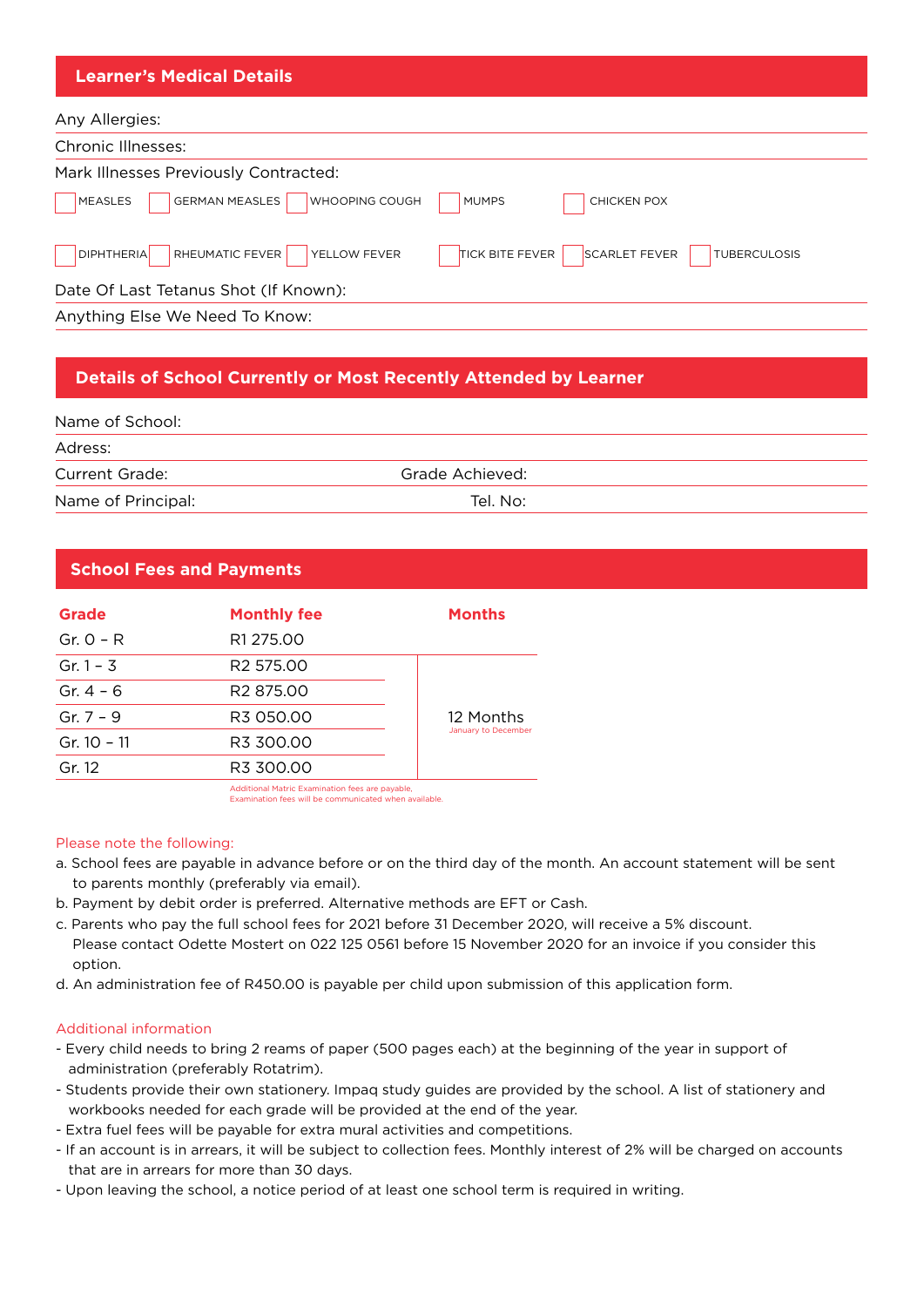#### Additional fees for learners who take both languages as Home Language

If the parent's application for a learner to take both Afrikaans and English as Home Language is successful and the learner passes a language proficiency test, the following once-off fees will apply:

| <b>Grade</b> | Grade | <b>Remarks</b>                                                                                          |
|--------------|-------|---------------------------------------------------------------------------------------------------------|
| Gr. $4 - 6$  | R1500 | Parents will receive an extra invoice for this                                                          |
| Gr. $7 - 12$ | R1800 | amount with their February bill. This additional fee<br>will be payable by 3 February together with the |
|              |       | normal school fees.                                                                                     |

All payments should to be made to: POMARIO PRIVAATSKOOL ABSA BANK ACCOUNT: 935 445 9481 BRANCH: 632005

## **Method of Service Delivery**

Pomario Private School will, under normal circumstances, render educational services at the school premises at Paul de Villiers Street, R303, Citrusdal. If the school is unable to render an in-house service due to a pandemic, social unrest, a national crisis or circumstances out of its control, educational services will continue online via electronic means.

Details about e-learning classes will be communicated in due time. The minimum requirements would be access to a computer with the MS Office suite, MS Teams and a reliable internet connection at home. An email address dedicated to e-learning activities is advised.

## **Method of Service Delivery**

An aftercare service is available for working parents. A separate application form will be made available for this purpose. The aftercare service is available from the opening date of schools in January till the closing date of the fourth term, excluding the June holidays.

The service is rendered at a yearly rate that is payable in 12 monthly instalments (from January till December). More information will be sent to parents who indicated interest in this service.

YES NO

Please indicate here if you want more information about aftercare:

|  | <b>Admission Process</b> |  |  |
|--|--------------------------|--|--|
|  |                          |  |  |

- 1. Submit completed application form with copies of the following
- 2. Entrance examination for learners in gr 2 10.
- 3. Interview with parents and student(s).
- 4. Possible offer of place in Pomario Private School
- 5. Acceptance of offer by the parents.

#### **General**

- In order to meet the needs of your child and to ensure his/her holistic progress, you are requested to disclose any information (psychological, emotional, education and medical) relevant to your child's wellbeing.
- Copies of reports of intervention or therapy must be attached.
- Please provide a copy of your child's unabridged birth certificate, clinic vaccination card, latest school report to gether with the above mentioned reports, and, for gr 10 – 12, a subject choice form.
- Pomario reserves the right to conduct a credit enquiry on the parents / guardians responsible for the payment of accounts at application or at any time while the pupil is enrolled at the school.